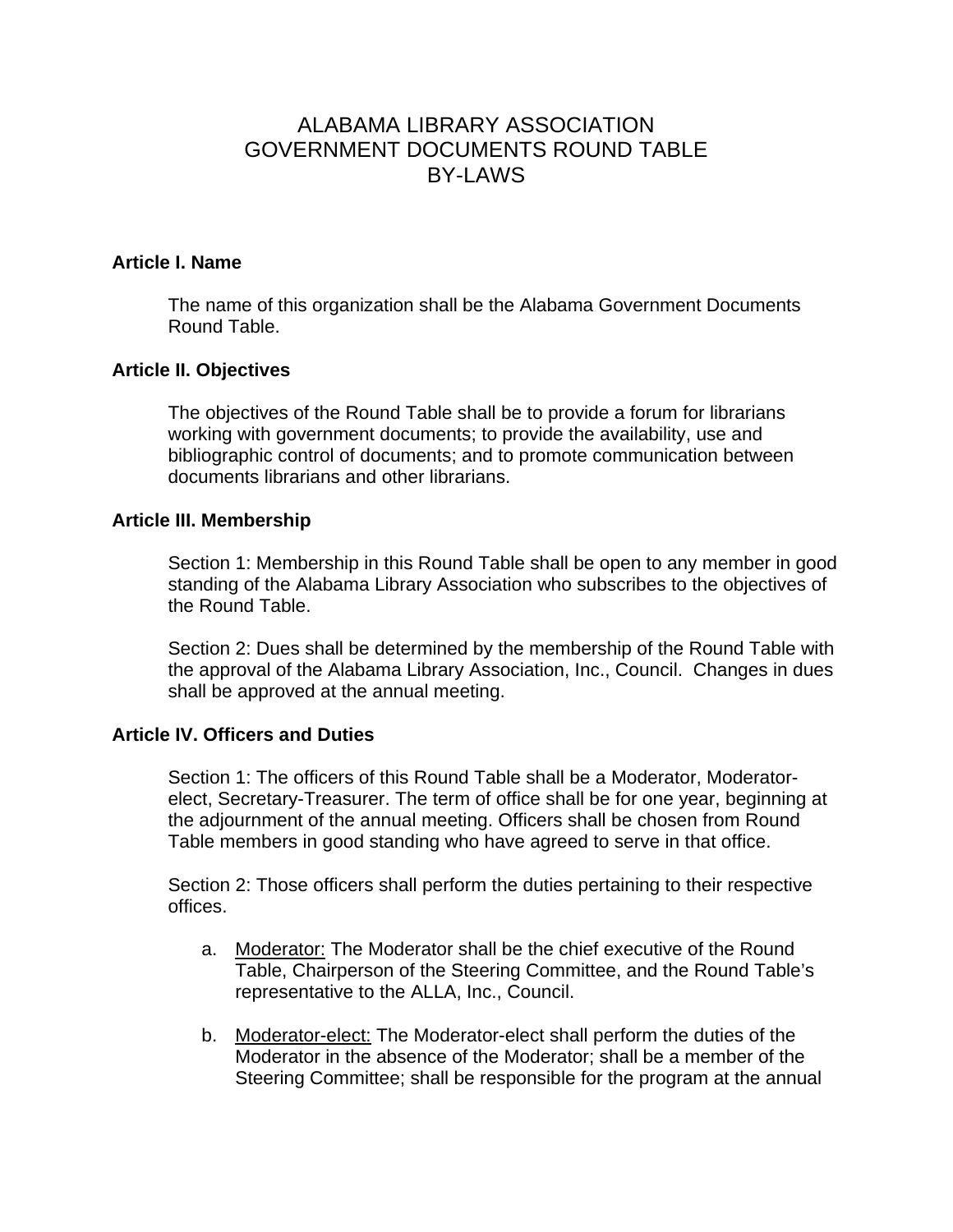meeting; shall serve as Membership Chairperson; and shall serve as an aide to the Moderator.

c. Secretary-Treasurer: The Secretary-Treasurer shall handle correspondence, keep minutes of general and Steering Committee meetings, be empowered to receive and authorize the disbursement of funds as approved by the Association treasurer, and keep necessary and proper records.

Section 3: All officers shall deliver to their successors all official material not later than two weeks following the installation of their successors.

Section 4: In case of a vacancy in the office of Moderator, the Moderator-elect shall succeed to the office of Moderator for the remainder of the unexpired term. A special election shall be held to elect a Moderator-elect who shall succeed the Moderator when his term ends. When a vacancy occurs in the office of Moderator-elect or Secretary, a special election shall be held to fill the vacancy. When a vacancy occurs on the Steering Committee other than that of Moderatorelect or Secretary, the Steering Committee shall appoint a member to serve the remainder of the term.

### **Article V. Meetings**

Meetings shall be held at such times and places as designated by the Steering Committee.

#### **Article VI. Steering Committee**

Section 1: The Steering Committee shall consist of the elected officers, the chairpersons of the task forces and committees, the newsletter editor and assistant editor, and such other persons as deemed necessary by the Steering Committee.

Section 2: The duties of the Steering Committee shall be general supervision of the affairs of the Round Table in the intervals between meetings.

Section 3: Meetings shall be held when called by the Moderator, or the Moderator-elect in the Moderator's absence, or by a majority of the members of the Committee. A simple majority of the members present constitutes a quorum. All meetings of the Steering Committee shall be open meetings.

#### **Article VII. Task Forces, Committees, Editor, and Assistant Editor**

Section 1: Task forces shall be created by the Steering Committee as it deems necessary to carry on the work and to further the objectives of the Round Table. Chairpersons of task forces shall be appointed by the Steering Committee from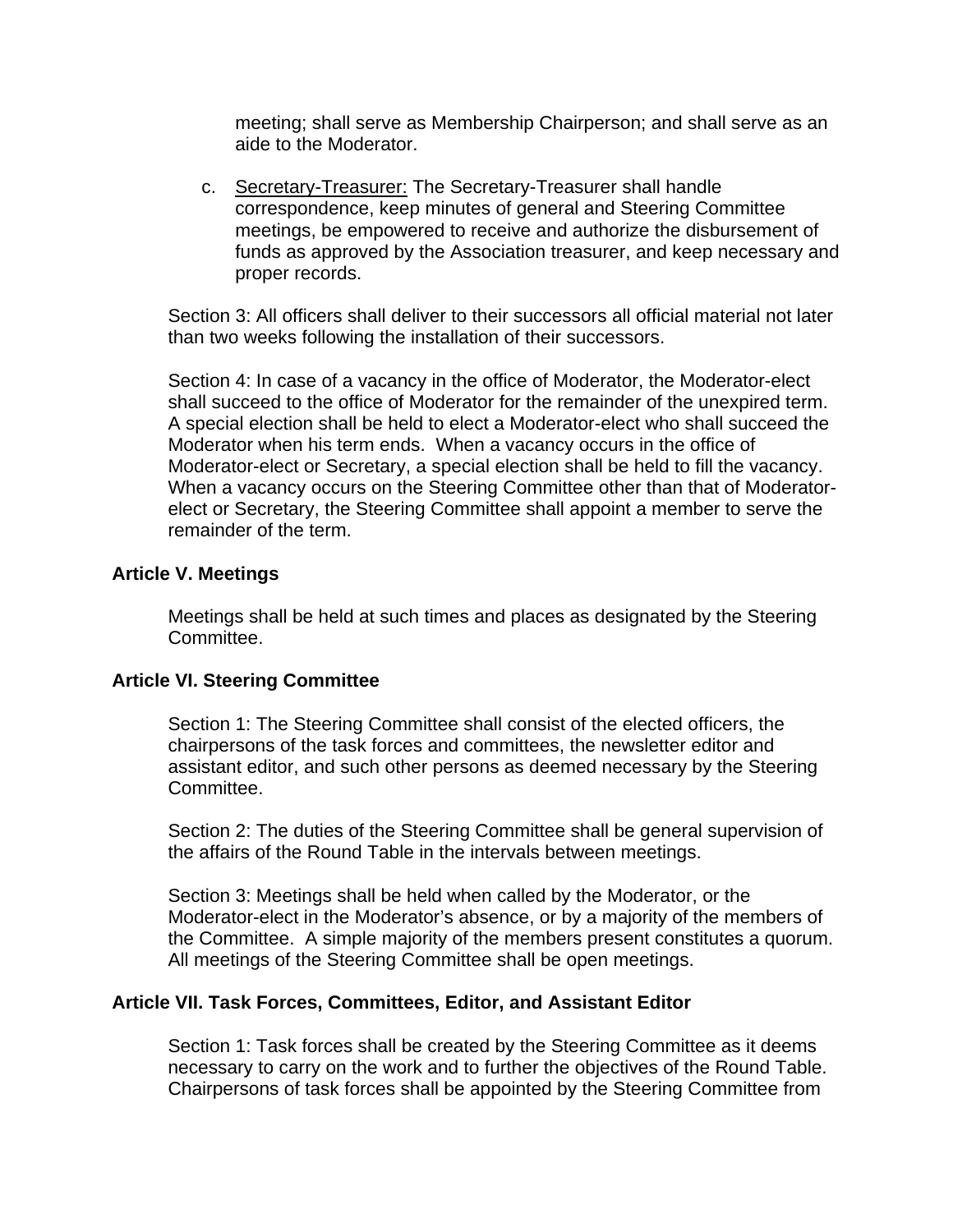Round Table members in good standing who have agreed to serve in that office. The term of office shall be for one year beginning at the adjournment of the annual meeting.

Section 2: Special committees shall be created by the Steering Committee as it deems them necessary for the interest of the Round Table.

Section 3: Chairpersons of the committees shall be chosen by members of the committee.

Section 4: An Elections Committee consisting of not less than three members shall be chosen by the Steering Committee. No member of the Elections Committee shall be a member of the Steering Committee at the time he is appointed to the Elections Committee. The Elections Committee shall propose a full slate of officers to the membership for its consideration four weeks prior to the meeting at which the voting is to be done. The Elections Committee shall conduct all elections.

Section 5: An Editor shall be appointed by the current Steering Committee to serve the succeeding year. The Assistant Editor shall be chosen by the Editor with the approval of the Steering Committee. Both Editor and Assistant Editor are to be chosen from Round Table members in good standing who have agreed to serve in that respective office. Terms of office for both Editor and Assistant Editor shall be for one year beginning at the adjournment of the annual meeting. The Editor and Assistant Editor may be re-appointed for successive terms of office at the discretion and with the approval of the Steering Committee.

## **Article VIII. Parliamentary Authority**

Section 1: The most recent edition of *Robert's Rules of Order* shall govern all meetings of the Round Table and its task forces and committees in all cases where applicable and not in conflict with these By-Laws.

Section 2: The members present at an announced meeting shall constitute a quorum for the conduct of business.

Section 3: A majority of members present and voting shall be sufficient to take any action except amending these By-Laws.

#### **Article IX. Amendments**

Section 1: The By-Laws may be amended at the annual business meeting or at any called meeting of the Round Table provided that: the amendment was presented for consideration of the members at least four weeks prior to said meeting, and that two-thirds of the votes cast shall constitute the majority vote necessary.